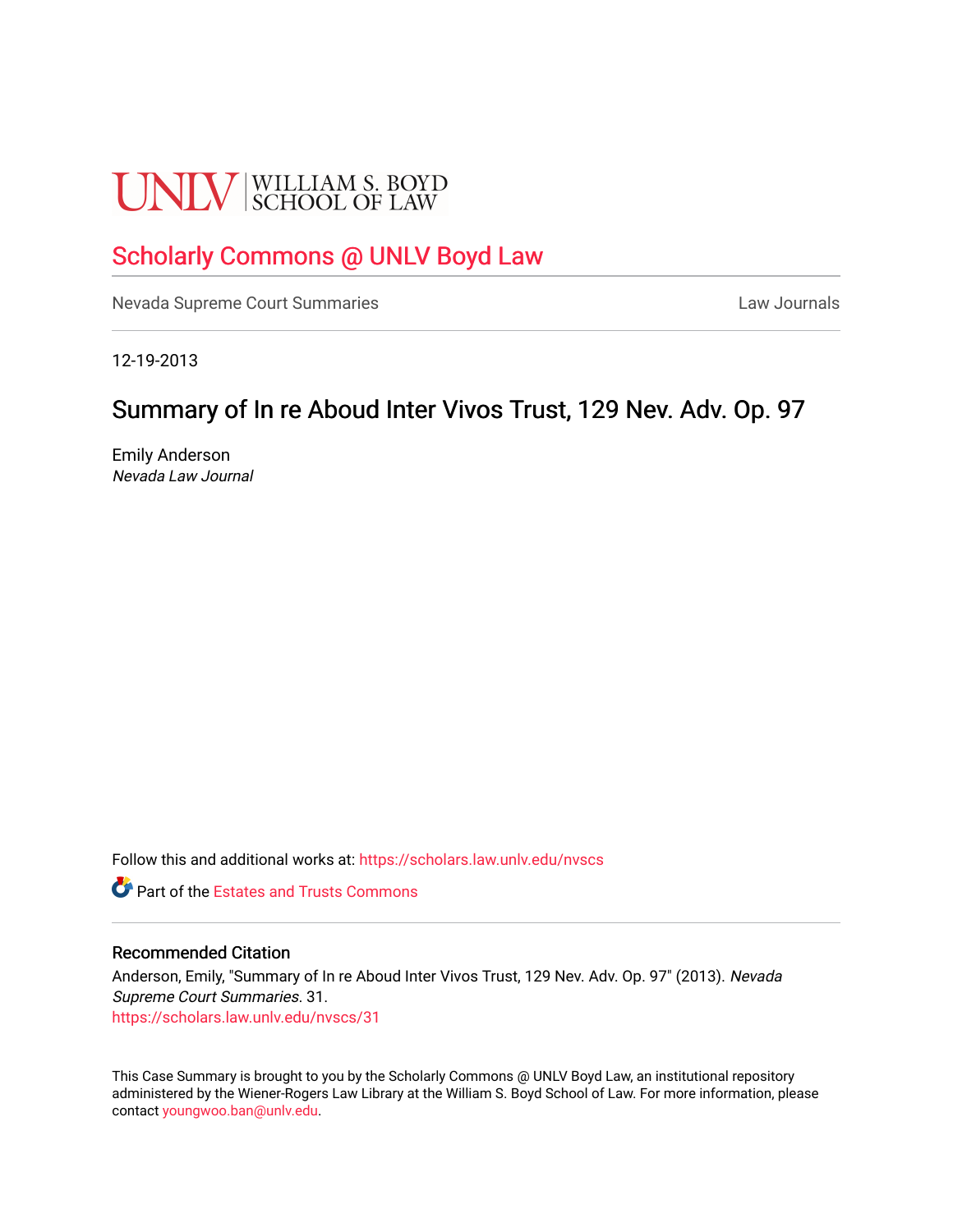*In re Aboud Inter Vivos Trust*, 129 Nev. Adv. Op. 97 (Dec. 19, 2013)<sup>1</sup>

## TRUST LAW: JURISDICTION OVER TRUST PROPERTY, TRUSTEES, AND THIRD PARTIES

#### **Summary**

The Court determined two issues: (1) whether NRS 164.010(1) and NRS 164.015(6) give the court in rem jurisdiction to impose a constructive trust on previous trust property; and (2) whether a district court may grant a monetary judgment against former trustees and third parties that was based on the district court's in rem jurisdiction.

## **Disposition**

NRS 164.010(1) and NRS 164.015(6) only give in rem jurisdiction to present trust property. Furthermore, NRS 164.010(1) and NRS 164.015(6) only confer in rem jurisdiction, personal jurisdiction must be attained through the traditional means.

## **Factual and Procedural History**

In 1979, Betty Jo and Michael Aboud, a married couple, created an inter vivos trust, which consisted of various real property and a restaurant known as The Griddle. When Michael Aboud died in 1998, the trust assets were distributed into a survivor's trust and an irrevocable residual trust. The residual trust named as beneficiaries the couple's four adult children: David Aboud, Michael J. Aboud, Michelle Sheppard, and Robin Gonzales. Betty Jo and Michael Sheppard, Michelle's husband, were the successor co-trustees of both trusts.

In 1999, Betty Jo and her children created the Aboud Family Partners Limited Partnership. The partnership agreement named Betty Jo, Michael Sheppard, and the survivor's trust as general partners and the residual trust and the other family members as limited partners.

In 2000, Betty Jo and Michael Sheppard transferred all of the trusts' assets to the partnership. In exchange for the transfer, the residual trust received a 49.18% share in the partnership, and the survivor's trust received a 28.62% interest in the partnership. All of the beneficiaries to the trusts consented to this transaction.

In 2001, Michael Sheppard resigned as co-trustee of the trusts and as general partner of the partnership, leaving Betty Jo and the survivor's trust as the only general partners. In 2005, Betty Jo, without the knowledge or consent of the remaining residual trust beneficiaries, transferred the Partnerships assets to I.C.A.N., a NV corporation formed by David Aboud. As consideration for the transfer, I.C.A.N. executed two promissory notes and David renounced his beneficial interest in the residual trust. However, there was no monetary consideration given by I.C.A.N. for The Griddle restaurant.

In 2006, Betty Jo resigned as trustee of the residual trust and Ashley Hickey, David's girlfriend became the sole successor trustee. Ashely then provided an accounting of the trust for 1999 through 2005.

Michelle then filed a petition to remove Ashley as trustee, alleging that Ashley had breached her fiduciary duties to the trust by engaging in self-dealing. In response, Ashley argued

<sup>&</sup>lt;sup>1</sup> By Emily Anderson